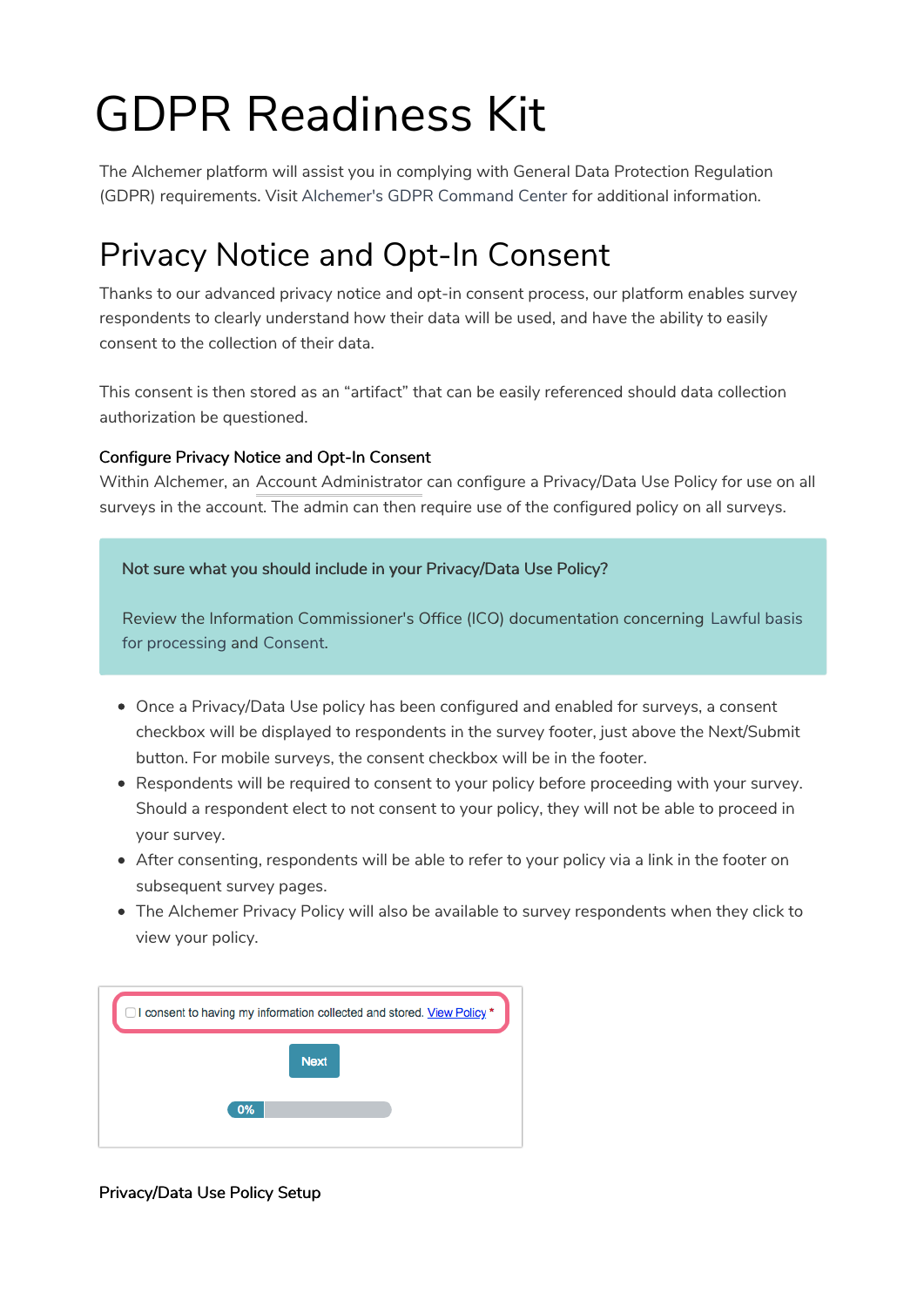1. To configure an account-wide Privacy/Data Use Policy, navigate to Account > Summary > Account Defaults. The Privacy/Data Use fields can be found at the bottom of the page.

| Privacy/Data Use - Checkbox Text     | I consent to having my information collected and stored.<br>$\overline{2}$                                                                                                |
|--------------------------------------|---------------------------------------------------------------------------------------------------------------------------------------------------------------------------|
| Privacy/Data Use - Policy Link Text  | 3<br><b>View Policy</b>                                                                                                                                                   |
| Privacy/Data Use - Policy Title Text | [survey("title")] Privacy Policy<br>4                                                                                                                                     |
| Privacy/Data Use - Policy            | The survey/form creators have not supplied a custom statement for the usage of any data collected and therefore any data<br>you provide could be used for any means.<br>5 |
|                                      | How to create your policy                                                                                                                                                 |
|                                      | C Force all surveys to require consent and use the Privacy/Data Use settings above<br>6                                                                                   |
|                                      | Save                                                                                                                                                                      |

2. Start by supplying the Checkbox Text. This is the text that the respondent will see next to the consent checkbox. Make sure to keep this text short, especially if you expect to have respondents taking your survey on mobile devices.

| □ I consent to having my information collected and stored. Yiew Policy * |
|--------------------------------------------------------------------------|
| <b>Next</b>                                                              |

3. Next, you have the option to customize the Policy Link Text. This is the text of the link that the respondent can click on to view your policy. The default for this link text is View Policy.



4. You can then customize your Policy Title Text. This is the text that will appear at the top of your policy. By default, this text includes the survey title and the words Privacy Policy.

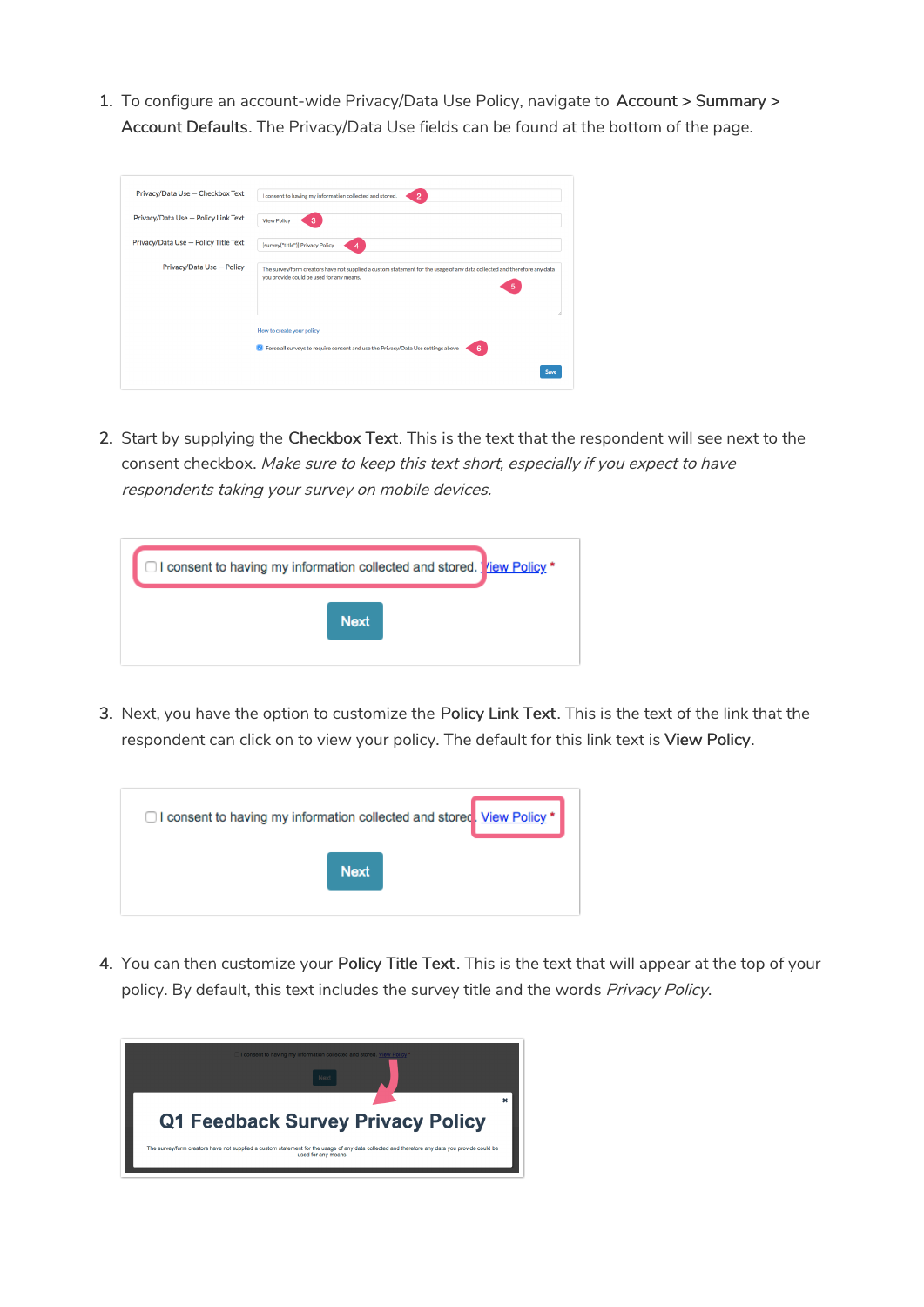5. Last, you will want to customize the actual Policy text to indicate how you plan to use the supplied respondent data. How to create your GDPR policy?



- 6. Now that you have customized the provided fields, you have the option to force this policy to be used on all surveys created on your account. To do so, select Force all surveys to require consent and use the Privacy/Data Use settings above. This setting applies to all surveys on your account, including surveys that have already been created\*.
- 7. Make sure to Save your settings to finish!

\*With the Force all survey to require consent... setting enabled, the Privacy/Data Use policy cannot be customized on a per-survey basis. The policy will be visible within a survey by accessing Tools > Response Settings. The fields here will be read-only.

| Privacy/Data Use                     | $\vee$ Require respondent to agree to privacy/data use policy. Learn More                                                                                            |
|--------------------------------------|----------------------------------------------------------------------------------------------------------------------------------------------------------------------|
| Privacy/Data Use - Checkbox Text     | I consent to having my information collected and stored.                                                                                                             |
| Privacy/Data Use - Policy Link Text  | <b>View Policy</b>                                                                                                                                                   |
| Privacy/Data Use - Policy Title Text | <b>Isurvey</b> ("title")] Privacy Policy                                                                                                                             |
| Privacy/Data Use - Policy            | The survey/form creators have not supplied a custom statement for the usage of any data collected and therefore<br>any data you provide could be used for any means. |
|                                      | How to create your policy                                                                                                                                            |

#### Configure Policy for a Single Survey

If you do not require a Privacy/Data Use Policy for all surveys in your account, a policy can be configured on a per-survey basis.

- 1. Within the survey, navigate to Tools > Response Settings. The Privacy/Data Use fields can be found at the bottom of the page.
- 2. Select Require respondent to agree to privacy/data use policy.
	- a. If an account wide policy has been configured, you will see the customized text in the fields provided. If you do not need to make changes, click Save Settings at the bottom of the page to finish.
	- b. If an account-wide policy has not been configured (or if you need to make customizations to the existing policy), you can customize the policy fields here. Review the customization steps above. Save Settings to apply your changes.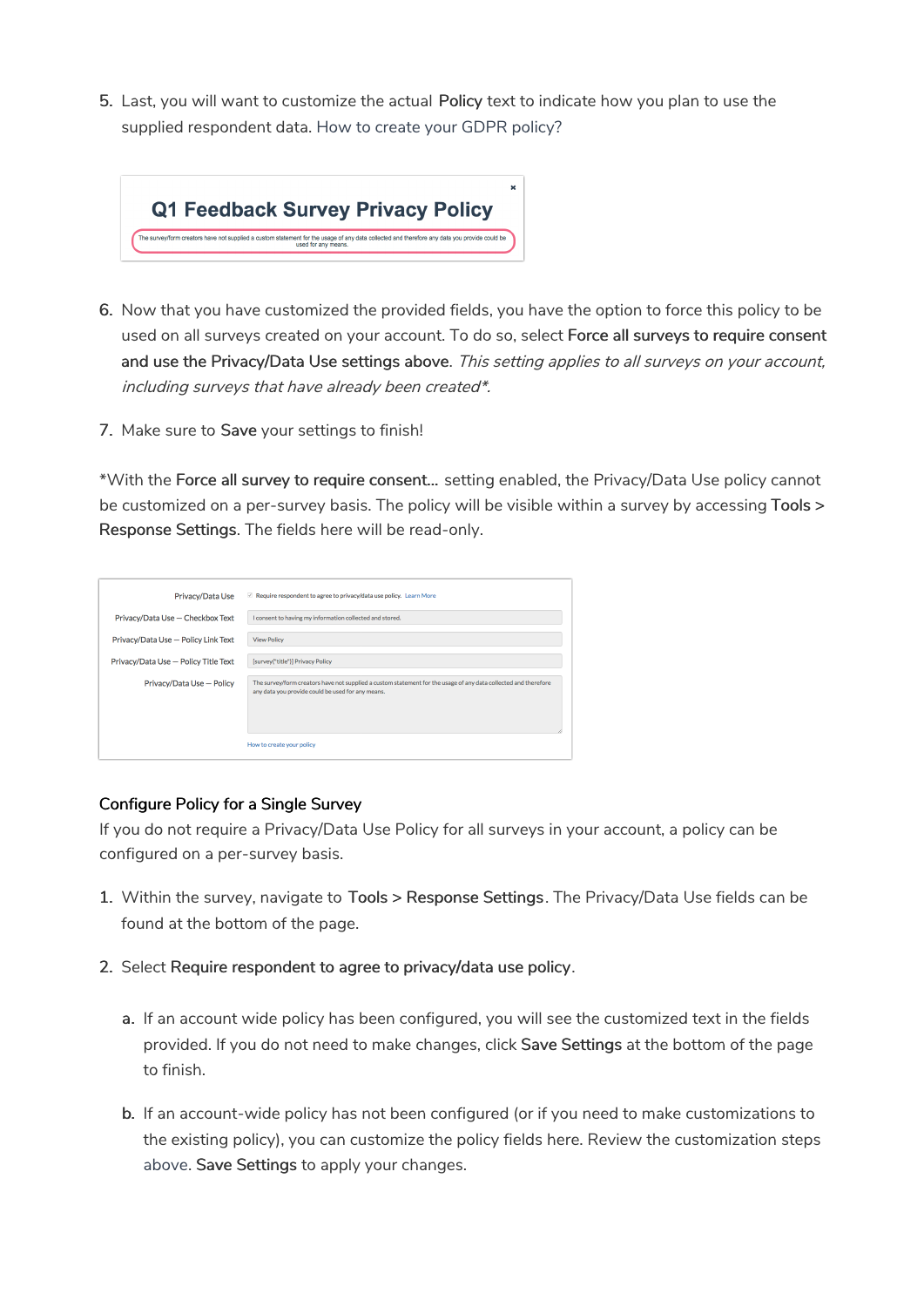### Translate Privacy/Data Use Policy Fields

If you are running surveys in multiple languages, you will likely want to translate your Privacy/Data Use fields for each language version of your survey.

- 1. To translate the Privacy/Data Use fields for a given survey, click on Tools > Text & Translations .
- 2. Click on one of the language versions of your survey and access the Messages tab.
- 3. Scroll to the Privacy/Data Use Messages section and Edit the available fields one-by-one to provide the necessary translations.

| <b>Privacy/Data Use Messages</b>                                                                                                                                        |                                                                                                                                                                         |                            |  |  |  |
|-------------------------------------------------------------------------------------------------------------------------------------------------------------------------|-------------------------------------------------------------------------------------------------------------------------------------------------------------------------|----------------------------|--|--|--|
| I consent to having my information collected and stored.                                                                                                                | I consent to having my information collected and stored.                                                                                                                | $\blacktriangleright$ Edit |  |  |  |
| <b>View Policy</b>                                                                                                                                                      | <b>View Policy</b>                                                                                                                                                      | $\triangle$ Edit           |  |  |  |
| [survey("title")] Privacy Policy                                                                                                                                        | [survey("title")] Privacy Policy                                                                                                                                        | $\triangle$ Edit           |  |  |  |
| The survey/form creators have not supplied a custom statement for the<br>usage of any data collected and therefore any data you provide could be<br>used for any means. | The survey/form creators have not supplied a custom statement for the<br>usage of any data collected and therefore any data you provide could be<br>used for any means. | $\blacktriangleright$ Edit |  |  |  |
|                                                                                                                                                                         |                                                                                                                                                                         |                            |  |  |  |

4. Repeat this process for any additional language versions of your survey.

### Accessing Stored Consent

If you have enabled a Privacy/Data Use Policy for a survey, you can view the following details about a respondent's acceptance of your policy:

- Date Accepted the date and time that your policy was accepted by the survey respondent
- Policy Accepted the specific wording of the policy that was accepted by the survey respondent
- 1. To view this policy information, navigate to Results > Individual Responses.
- 2. Locate the response in question and click on the response to view it.
- 3. Click the Details tab and scroll to the Privacy/Data Use section to view the Date Accepted and Policy Accepted information for that respondent.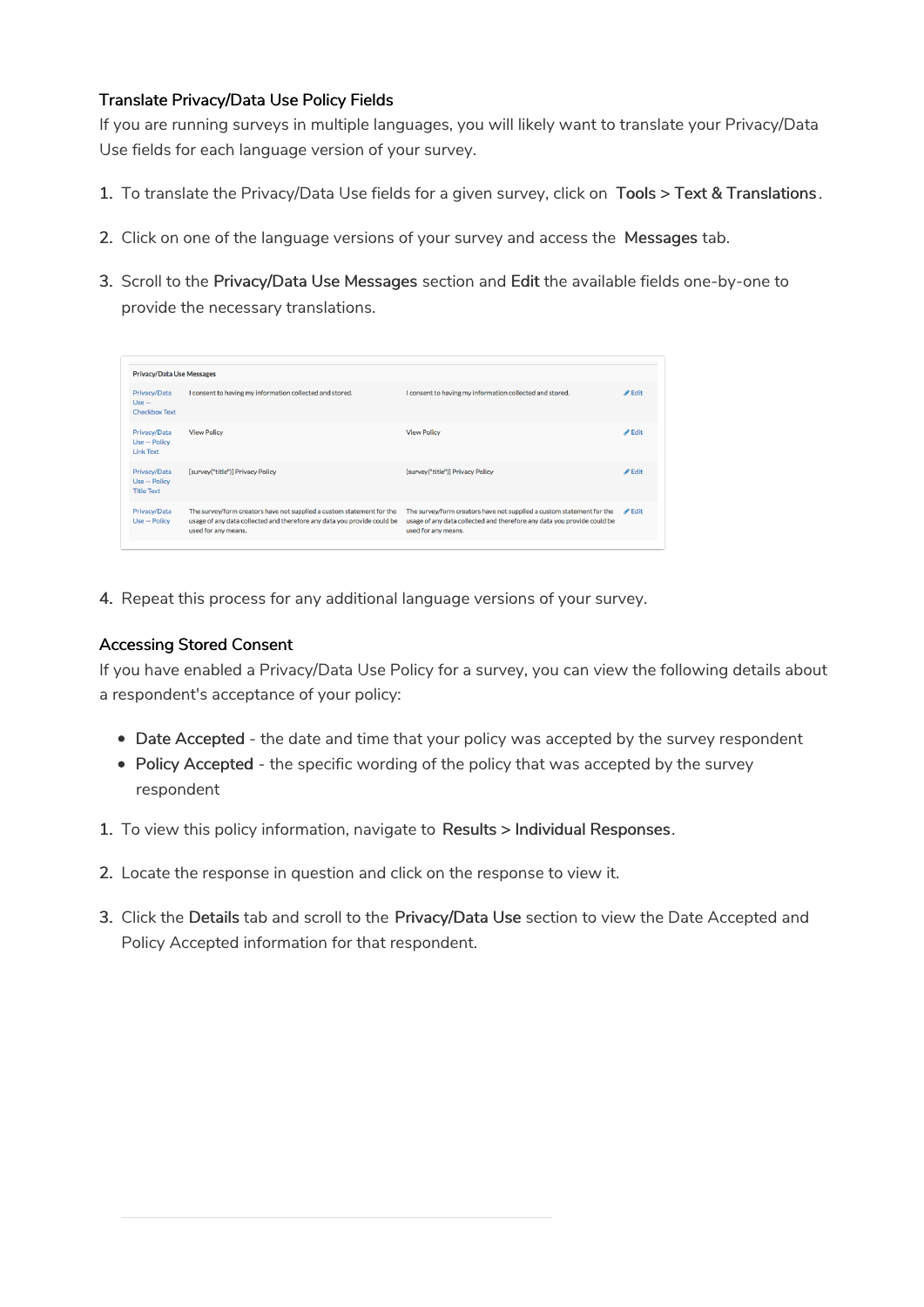| Response #1            |                            | <b>Customize</b> |
|------------------------|----------------------------|------------------|
| <b>Details</b><br>Data | Action Log<br>Data Quality | Weed Help?       |
| Response Location      |                            |                  |
| Country                |                            |                  |
| Region                 |                            |                  |
| City                   |                            |                  |
| <b>Postal Code</b>     |                            |                  |
| Long & Lat             | N/A                        |                  |
| Privacy/Data Use       |                            |                  |
| Date Accepted          | Apr 26, 2018 2:02 PM       |                  |
| <b>Policy Accepted</b> |                            |                  |

# Existing Respondent Data can be Deleted

Our platform is set up to allow for existing respondent data to be deleted.

- Under Results > Individual Responses you can review each of your individual responses. Delete responses one-by-one by clicking the trash bin icon on the far right in the response list.
- Select multiple responses to delete using the checkboxes to the left of each response. Then scroll to the top of the list and click the Delete button.

Note: Deleting responses this way does allow for response to be restored.

To permanently delete response data, follow the permanent deletion process. Deleting responses is an available feature included in all license types.

Warning: Once responses have been permanently deleted, they cannot be recovered!

### Visit additional content on the following topics:

- Permanently Delete Responses
- Permanently Delete Surveys

# Track Respondent Email Unsubscribe Requests

Track respondent email unsubscribe requests and import them into other systems to ensure that you are in compliance with the various applicable regulations.

An unsubscribed contact will not receive further invites from any campaign or surveys in the account. This is true regardless of how the contact was added to a given campaign (e.g. uploaded to the campaign itself versus imported from email lists).

A contact can unsubscribe by clicking the unsubscribe link in a survey invitation email, or can be unsubscribed by you from within Alchemer. To unsubscribe a contact within Alchemer, go to the Contacts page of your email campaign, search for contact's email address and click to edit. On the